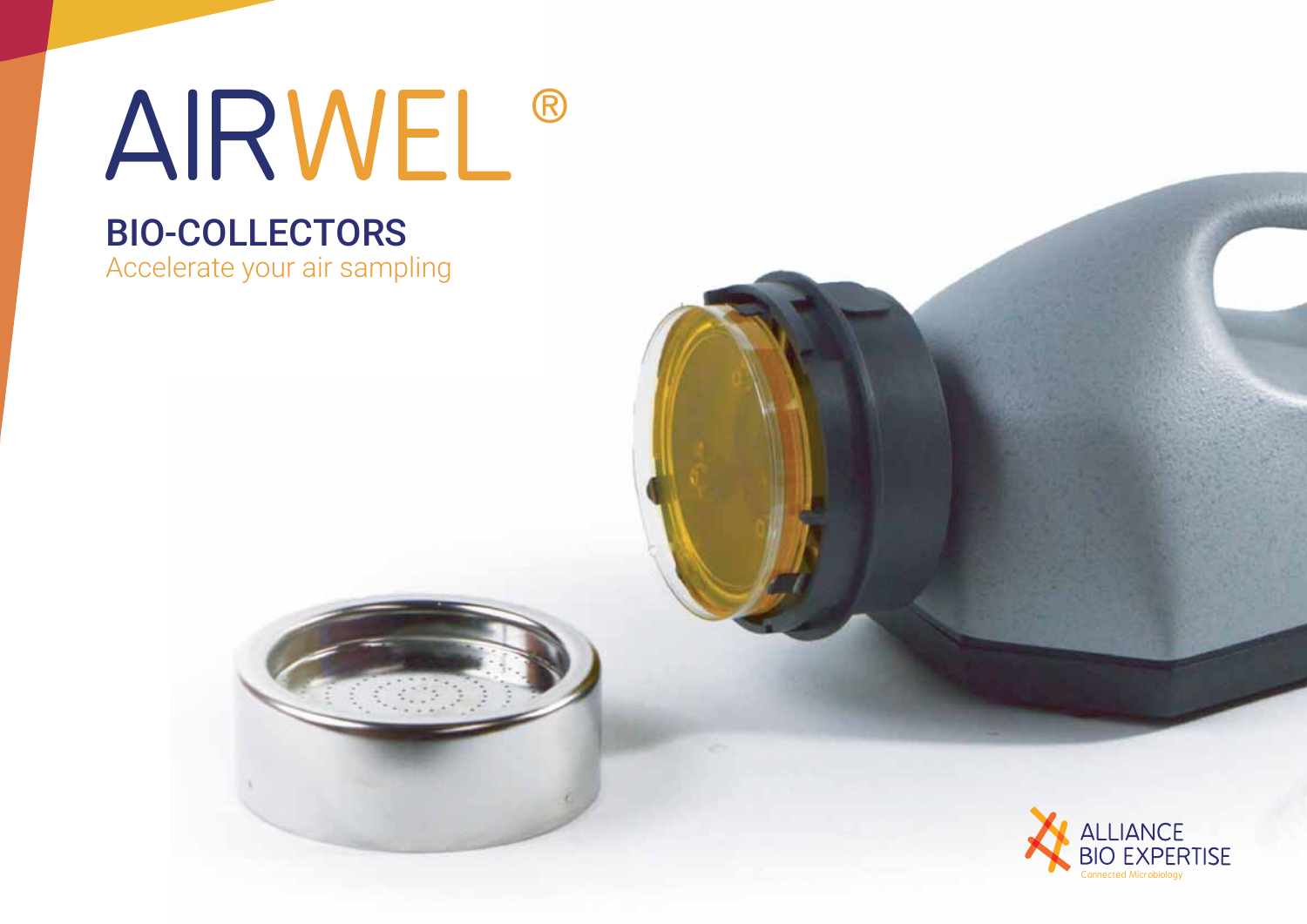### **BIO-COLLECTORS**

Accelerate your air sampling

# AIRWEL®

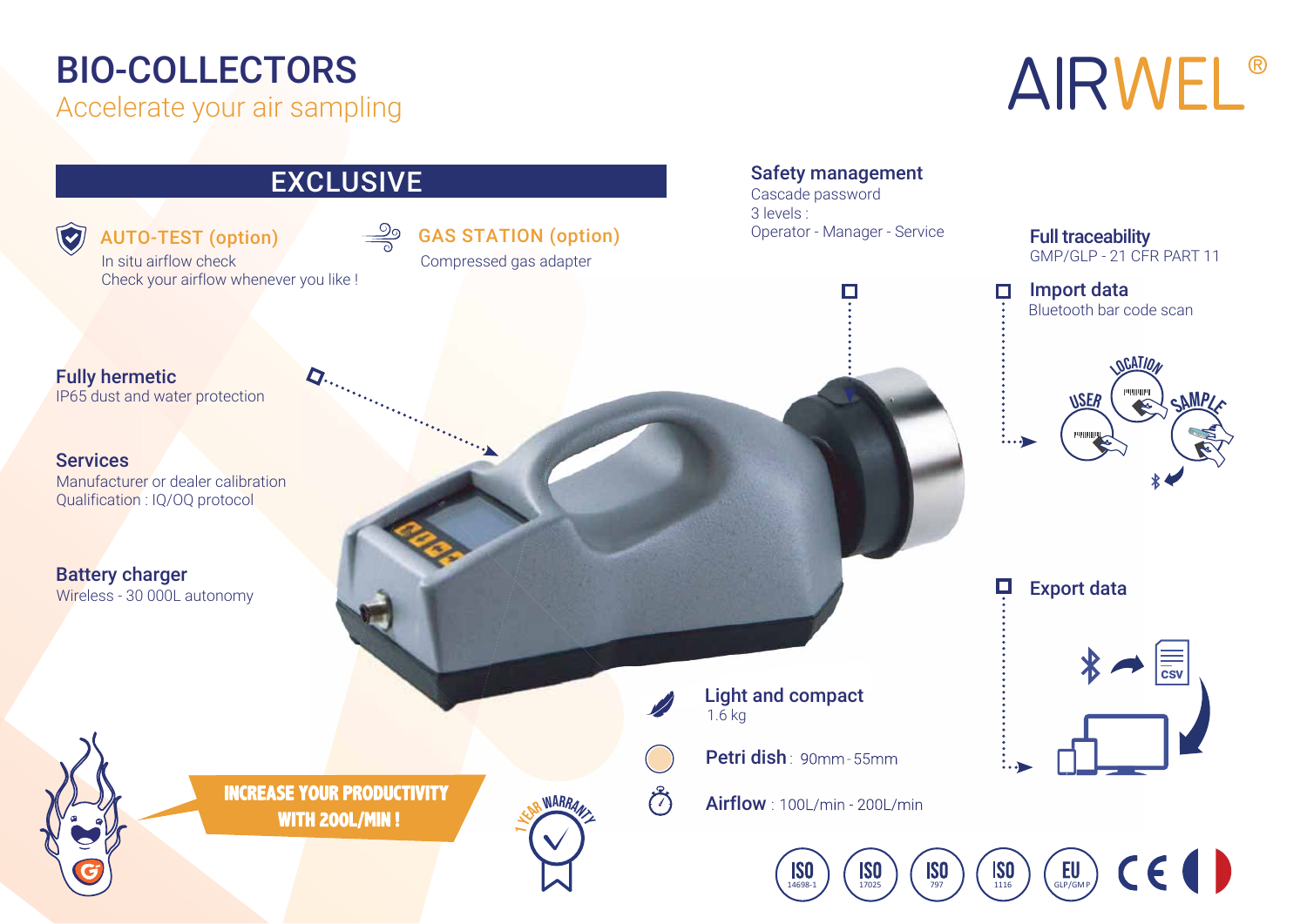| <b>COMPLIANCE</b>                   | <b>AIRWEL</b>                           | AIRWEL+                 |
|-------------------------------------|-----------------------------------------|-------------------------|
| IP65                                |                                         | $\checkmark$            |
| ISO14698 / ISO17025                 | $\checkmark$                            | $\sqrt{}$               |
| USP797 / USP116                     | $\sqrt{}$                               | $\sqrt{2}$              |
| EU GMP / GLP                        | $\sqrt{ }$                              | $\sqrt{}$               |
| 21 CFR PART 11                      |                                         | $\sqrt{}$               |
| <b>TRACEABILITY</b>                 |                                         |                         |
| Bluetooth module                    | $\checkmark$                            | $\checkmark$            |
| PC software                         | $\sqrt{}$                               | $\checkmark$            |
| App. Android (PC/smartphone/tablet) | $\checkmark$                            | $\sqrt{}$               |
| <b>CALIBRATION</b>                  |                                         |                         |
| Auto-test (option)                  |                                         | $\sqrt{ }$              |
| A.B.E. or dealer calibration        | $\checkmark$                            | $\checkmark$            |
| <b>BENEFITS</b>                     |                                         |                         |
| Cascade password                    |                                         | $\checkmark$            |
| Wireless induction charger          |                                         | $\checkmark$            |
| Battery autonomy                    | 30 000 L                                |                         |
| Type of dishes                      | 90 mm or 55 mm                          |                         |
| Type of heads                       | Stainless steel or Disposable polyester |                         |
| Airflow                             | 100L or 200L / min                      |                         |
| Transport case                      | Light                                   | Rigid                   |
| Multi-mode aspirating cycles        | Uninterrupted                           | Fragmented              |
| Antigerm painting                   | $\checkmark$                            | $\sqrt{}$               |
| <b>DIMENSIONS</b>                   |                                         |                         |
| WxHxD                               | 130 x 330 x 150 mm                      |                         |
| Weight                              | $1.6$ kg                                |                         |
| Power supply                        | 120-230 V - 50-60Hz / 120 W             |                         |
| Country of origin                   | France - European Union                 | France - European Union |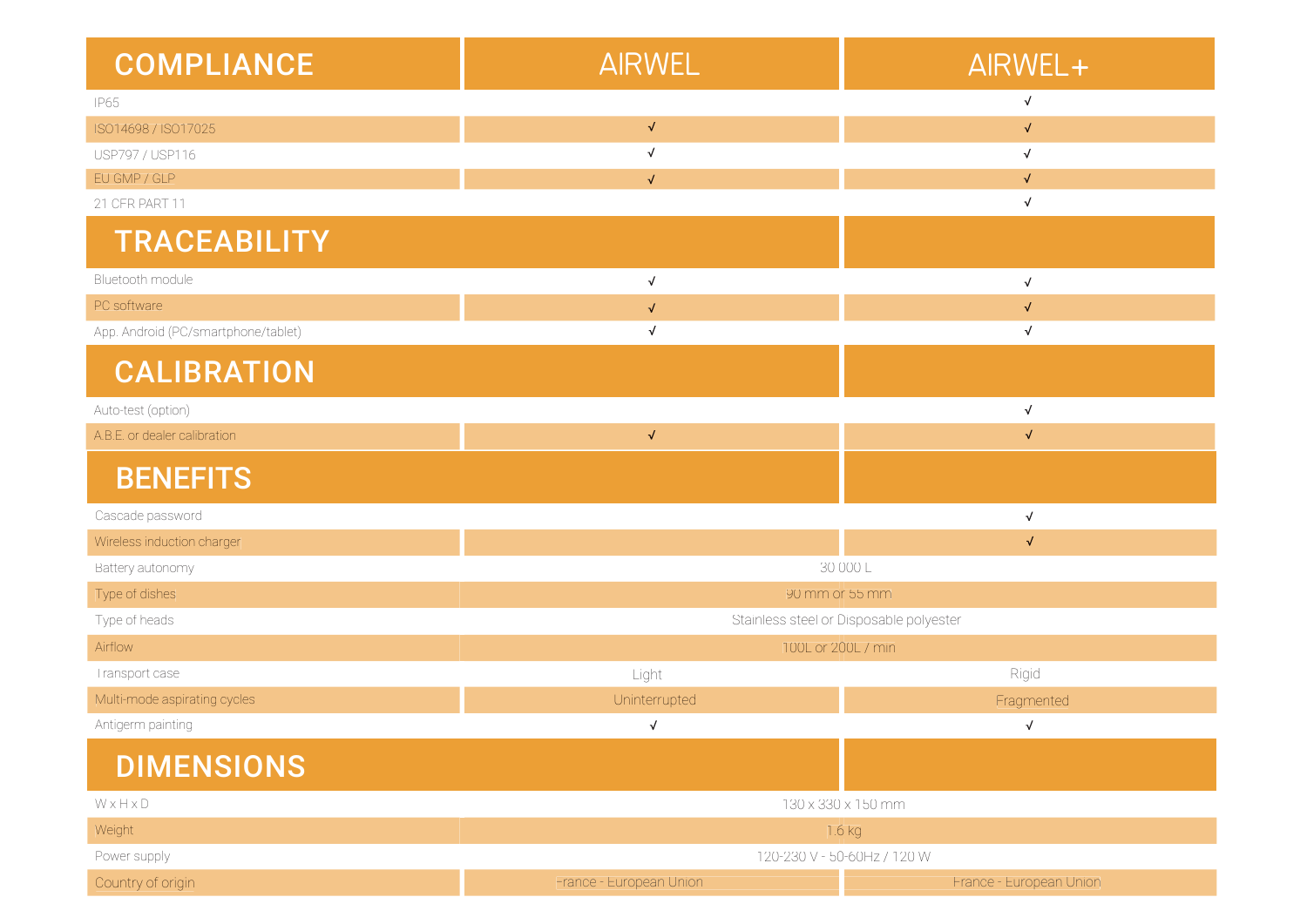# $\bm{O}$ H DOOD CO m  $\bigcup$ E

#### **Delivered with:**

AIRWEL (BCLO1070:100L/min - 90 mm or BCLO1071:200L/min 90 mm) or AIRWEL + (BCLO1072:100L/min - 90 mm or BCLO1073: 200L/min 90 mm) or Pack AIRWEL AUTOTEST (BCLO1078: 90 mm - 100L/min or BCLO1080: 55 mm - 100L/min) -Stainless steel grid (BCLO3001: 90 mm or BCLO3002: 55mm) - Stainless steel grid cover (BCLO2025) -Induction base or wired charger (BCLO2016) - Transport case - Calibration report - User manual

#### **Consumables:**

BCLO3005 - Single use transparent grid 90 mm - 30 pcs (available in 55mm) BCLO3003 - Autoclavable plastic grid 90 mm - 10 pcs (available in 55mm) BPWR3002 - PCA - 90 mm Petri dishes - 20 pcs BPWR3004 - TSA - 90 mm Petri dishes - 20 pcs

#### More media references available on request!

#### **Classic accessories:**

BCLO3001 - Stainless steel grid 90 mm (available in 55mm) BCLO2043 - Gas station - Compressed gas adapter BCLO2006 - Tripod BCLO2009 - Stainless steel tripod BCLO2005 - Stand up holder for tripod or trolley BCL02035 - Mini stainless steel trolley with stand up holder BCLO2038 - Maxi stainless steel trolley with stand up holder and telescopic shaft

#### **Connectivity accessoires:**

BCLO2008 - Bar code/OR code reader BCLO2002 - PC software for data management / Software for data transfer to PC BCLO2004 - Android App. for data management BCLO2024 - Ticket printer BCLO2026 - Bluetooth key for PC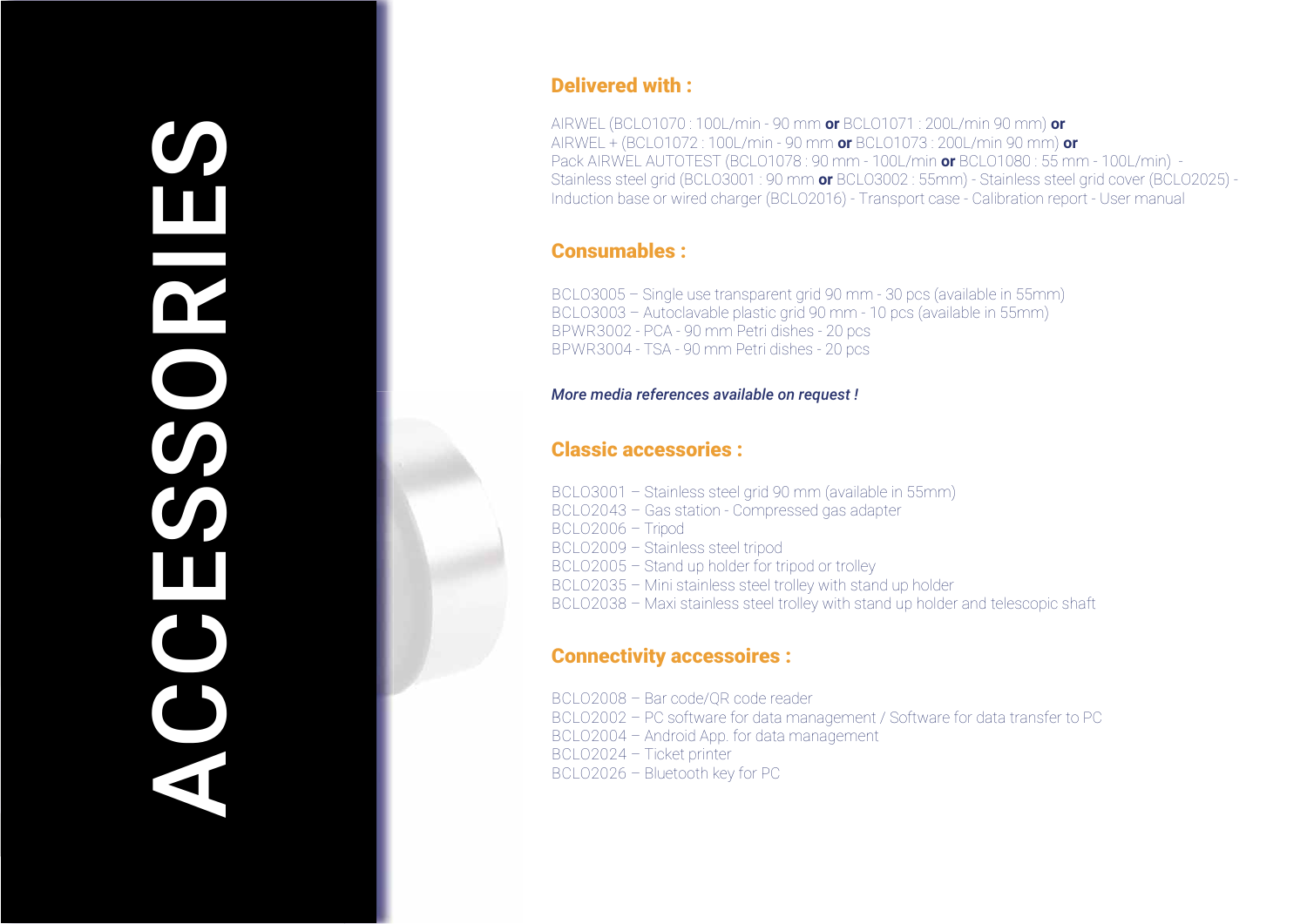









MORE THAN 70 INTERNATIONAL DISTRIBUTORS TRAINED TO THE LATEST A.B.E. TECHNOLOGIES

**FOR TRACEABILITY AND PRODUCTIVITY A CONNECTED EQUIPMENT GENERATION**